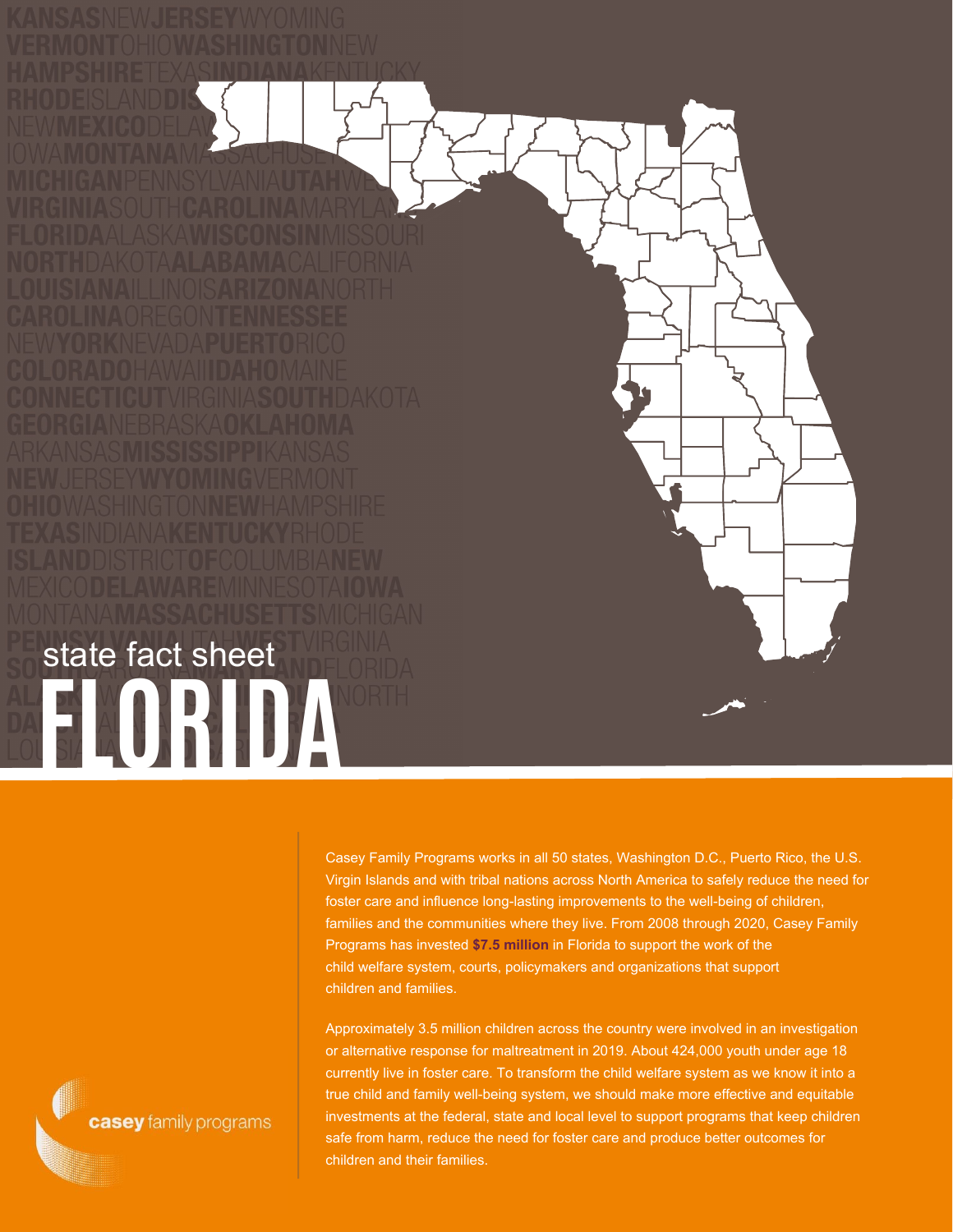We talk about a "foster care system," but the goal is to create a child and family well-being system that prevents abuse and neglect and helps every child grow up safely in his or her own family whenever possible. Rather than waiting for maltreatment to occur, we can improve the safety of children who have come to the attention of child protective services by helping their families with evidence-based and promising practices.

Across Florida in 2019, approximately:



Most states currently are limited to using the bulk of the \$9.8 billion in dedicated federal child welfare funding only for services related to foster care. The Family First Prevention Services Act of 2018 and the Family First Transition Act of 2019 provide states with the historic opportunity to invest federal funding to support preventive services, including substance abuse, mental health and parental skill training, so more children can remain safely at home. States and tribes now have access to new federal prevention resources to help keep children safe from harm in the first place by helping strengthen their families.

How federal child welfare funding is currently aligned in Florida\*:

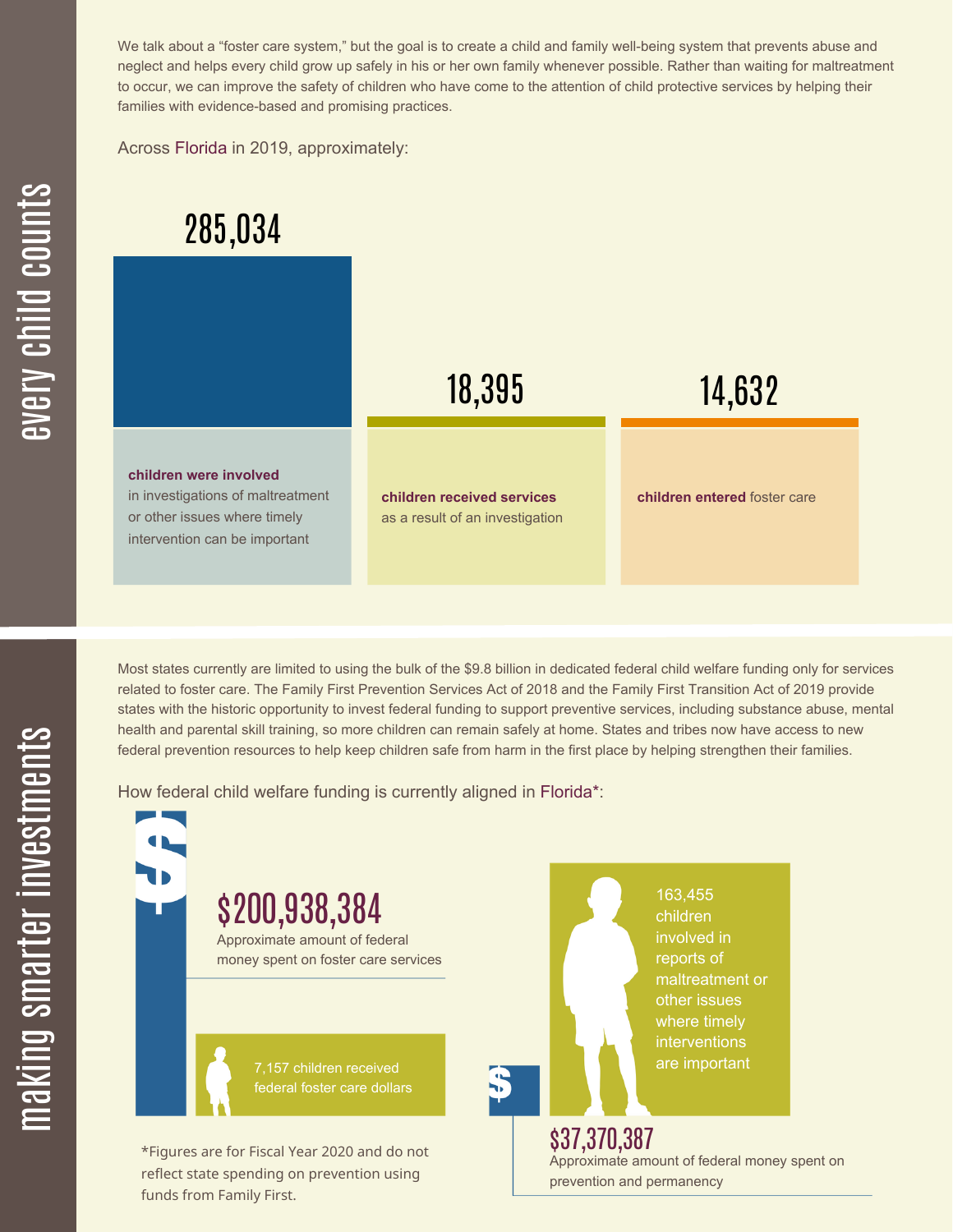$\overline{\mathbf \Theta}$  $\overline{\mathbf{C}}$ <u>pin</u>  $\overline{\mathbf{C}}$  $\overline{\mathbf{C}}$  $\equiv$  $\overline{\mathbf{c}}$  $\overline{\phantom{0}}$  $\boldsymbol{\mathcal{O}}$ a  $\overrightarrow{\mathbf{e}}$ 

 $\overline{\phantom{1}}$ 

Safety and effective response go hand in hand. Most children enter foster care due to neglect and other reasons — not because of physical or sexual abuse. In Florida, providing targeted and effective interventions as soon as possible, including by accessing new federal resources provided under the Family First Prevention Services Act and the Family First Transition Act, can safely allow children to remain with their families and thrive.

96% of

Florida

do not

children in

experience

occurrence of

maltreatment

a repeat

within six

months

## Reasons children in Florida enter foster care:



\*"Other" includes parental substance abuse, child substance abuse, child disability, child behavior problems, parent death, parent incarceration, caretaker inability to cope, relinquishment or inadequate housing.

What happens to children who end up in foster care? Most are safely reunited with their own family or extended family. A significant number are adopted. Under the Family First Prevention Services Act, communities can more easily invest in helping more children to grow up in safe, stable families by providing appropriate and timely services prior to the need for removal, or after they return home or have been adopted.

Among children in Florida who exited foster care in 2019:



Numbers may not equal 100% due to rounding. \*"Other" includes transferred to another agency, ran away or died.  $\overline{\mathbf{C}}$  $\leq$  $\overline{\mathbf{C}}$